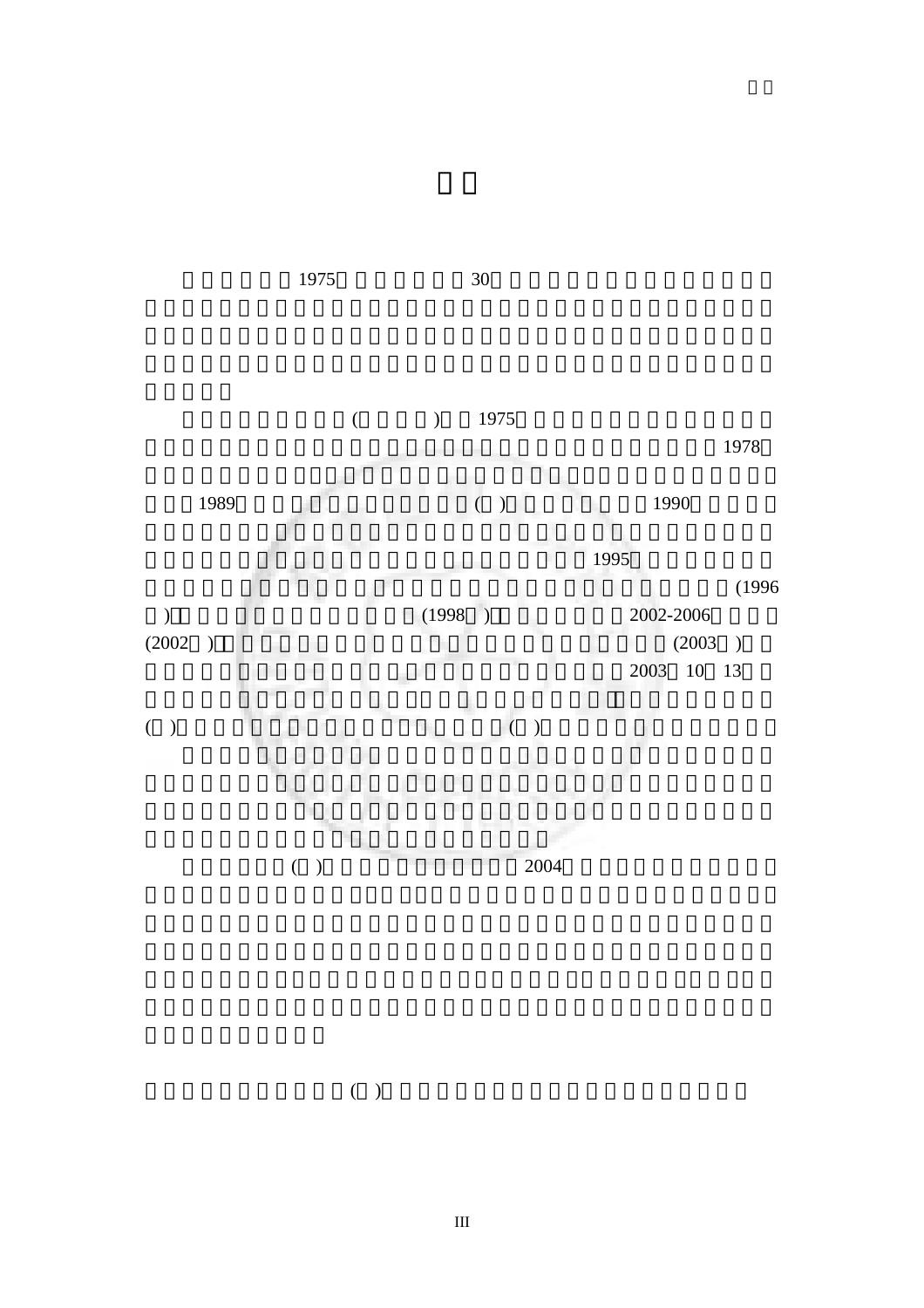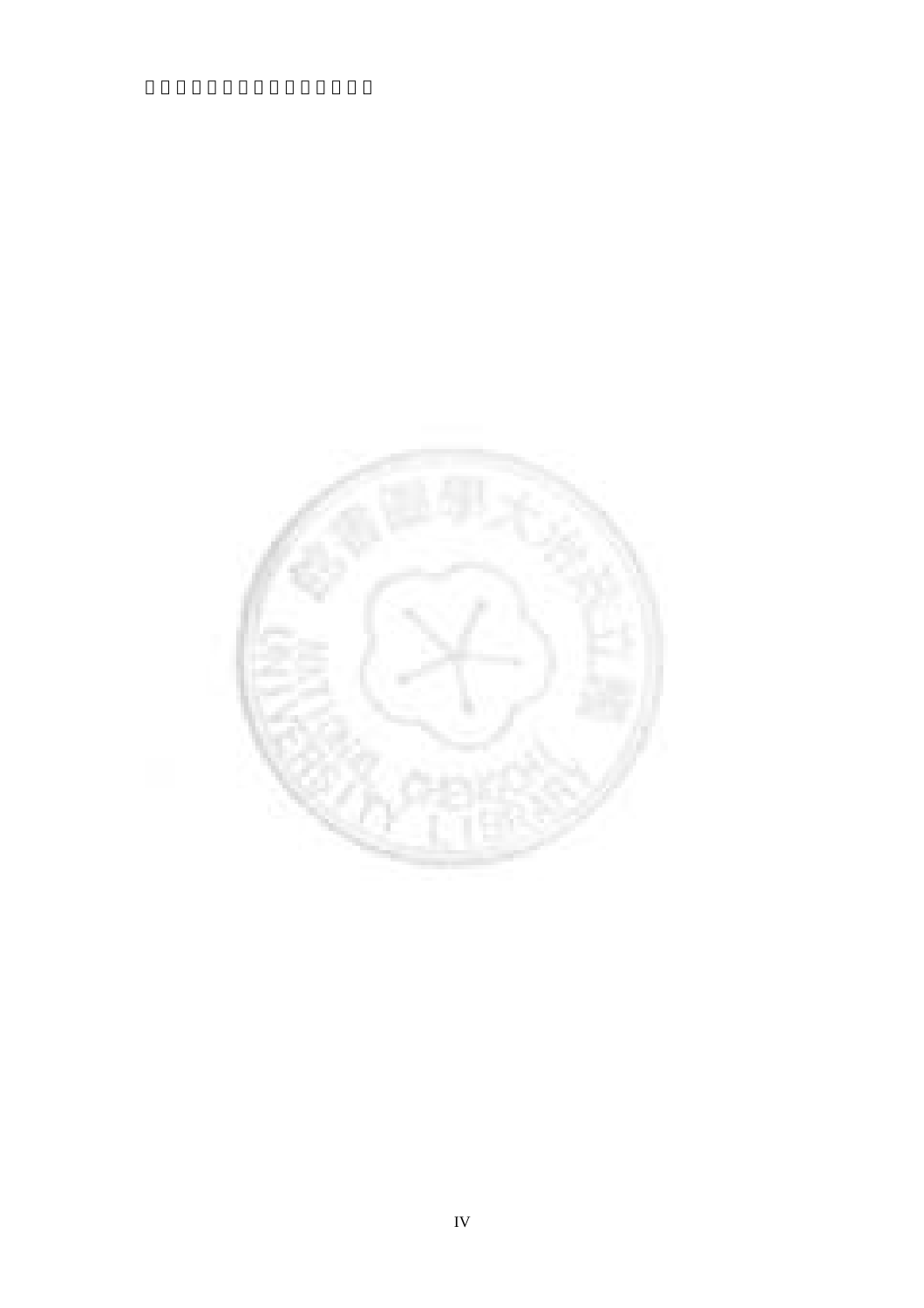## **Abstract**

It has been 30 years since China started to exchange diplomatic envoys with the European Union (EU) in 1975. They have established mature and cooperative partnership. Especially, in the Post-cold War era, the shape of international system has been changing into the "One Super Power with Multiple Powers". China and EU are regarding as rising and important powers in the stage of world, and both they have far-reaching strategic goals to carry out their national interests. Therefore, this thesis, based on theories of offensive and defensive realism, is focused on China strategy toward EU in the Post-cold War Era.

Basically speaking, despite establishing their diplomatic relations in 1975, China and EEC (the former of EU) were unlikely to prioritize economic interests on their agendas to develop bilateral links, especially in the overall context of the Cold War. Until 1979, the bilateral relationship developed tighter and tighter day after day between China which performed open-door policy and EEC which deepened and broadened Europe integration. However, the Tiananmen Square massacre in 1989 caused a very serious damage to the relationship between China and EEC. In the middle of 1990s, owing to the rapidly increasing economic power and the gradually lifting international status of China, EU reconsidered the importance of Asia and China toward itself under political and economic factors. Since 1995, EU published the first communication "A Long Term Policy for China-Europe Relations"*.* After then, there have been four communications published which is "Building a Comprehensive Partnership with China" in 1998, "Country Strategy Paper 2002-2006" in 2002, and "A Maturing Partnership - Shared Interests and Challenges in EU-China Relations" in 2003. EU regarded China as its one of six global strategic partners in 2003, and China also demonstrated its first external policy "China's EU Policy Paper" on October 13 2003. It didn't only state publicly about China's interests and goals for the relationships between China and EU, but also marked the new situation that the China-EU total relationship developed.

For fulfilling its China policy goals, EU appealed to political and human rights dialogues, economic and trade relations, and EU-China security cooperation. Therefore, in pursuit of continuous economic development and enhancement of its international prominence, China accepted the friendliness expressed by EU with happy. At the same time, China made many flexible judgments in terms of internal